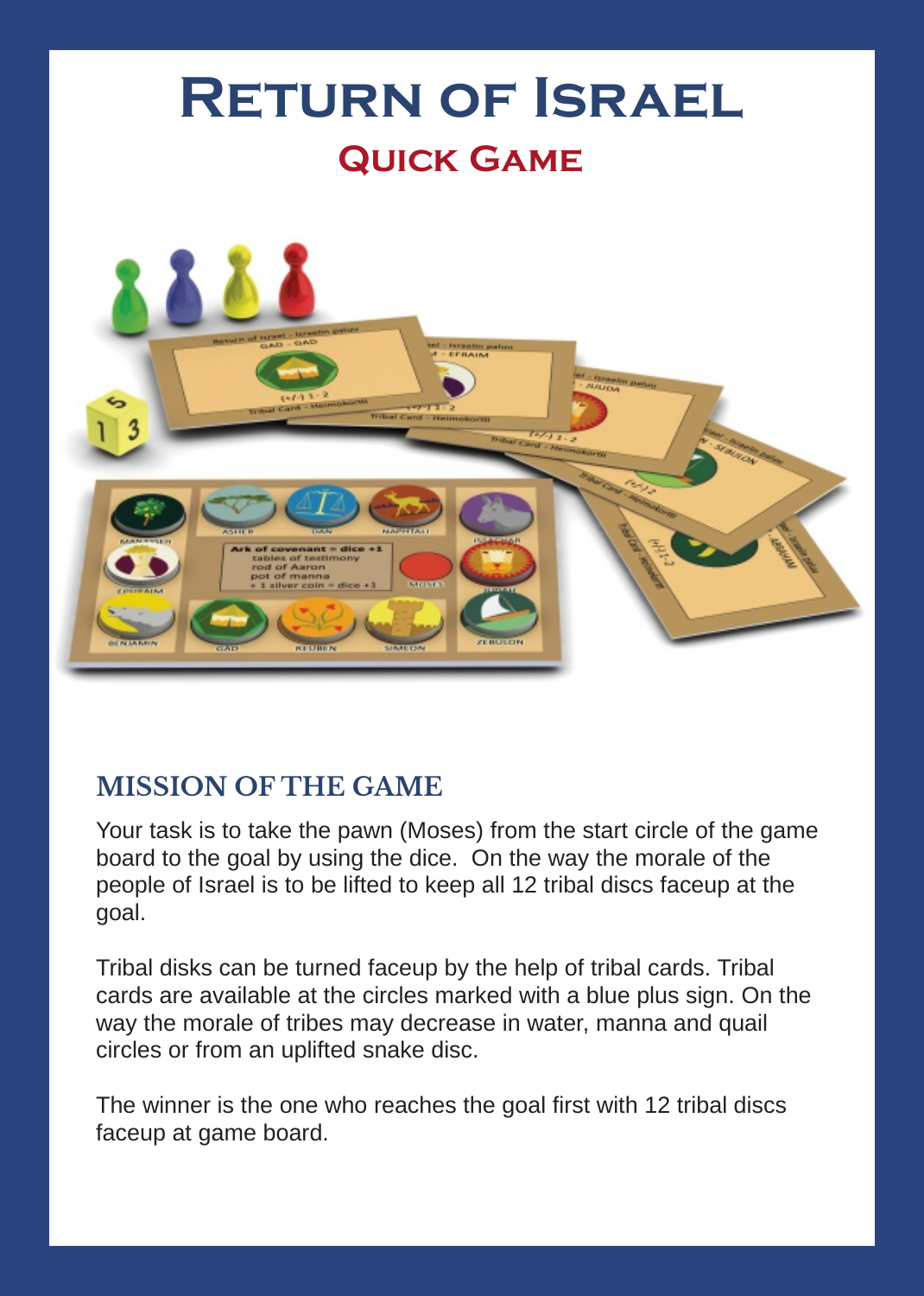# **TO START**

*Separate the game parts from the background boards before the first game.*

*The disks and cards to be set on the game board have a blue star pattern.*

*Tribal discs are to be set on the tribal board and have a red pattern with a blue star in the centre.*

*Please see the pictures of the parts in the starter setting. The game board and tribal disks are two sided: English and Finnish.*

### **Table of contents for Quick Game use Number of pieces**

| Game board                                                   |     |
|--------------------------------------------------------------|-----|
| Pawns ("Moses")                                              | 4   |
| Tribal boards                                                | 4   |
| Tribal discs: 12 tribes x 4                                  | 48  |
| Tribal cards: 12 tribes $x$ 4 + Abraham $x$ 4                | 52  |
| Dice: cube dice                                              | 1   |
| Reversal disks: water, manna, quail, snake, grape, dry bones | 30. |

### **You do not need following game components in quick game:**

- Game rules in English and Finnish, 2 pcs
- Easy rules for beginners (En-Fi), 1 pcs
- Guideline cards (Player's ABC for one turn, En-Fi), 4 pcs
- Plague discs (images of plaques numbered 1-10 on the back), 10 pcs
- Silver coins, 50 pcs
- Refuge cards: Pillar of Fire, Pillar of Cloud, Breastplate, 24 pcs
- Enemy cards, 6 pcs
- Ark of the Covenant, 1 pcs
- Artifacts (Tables of Testimony, Rod of Aaron and Pot of Manna), 3 pcs
- Golden plates: Prizes 1-3, 3 pcs
- Pyramid dice (four-sided special dice), 1 pcs
- Empty discs 8+6 pcs and cards 2+2 pcs to be used as spare parts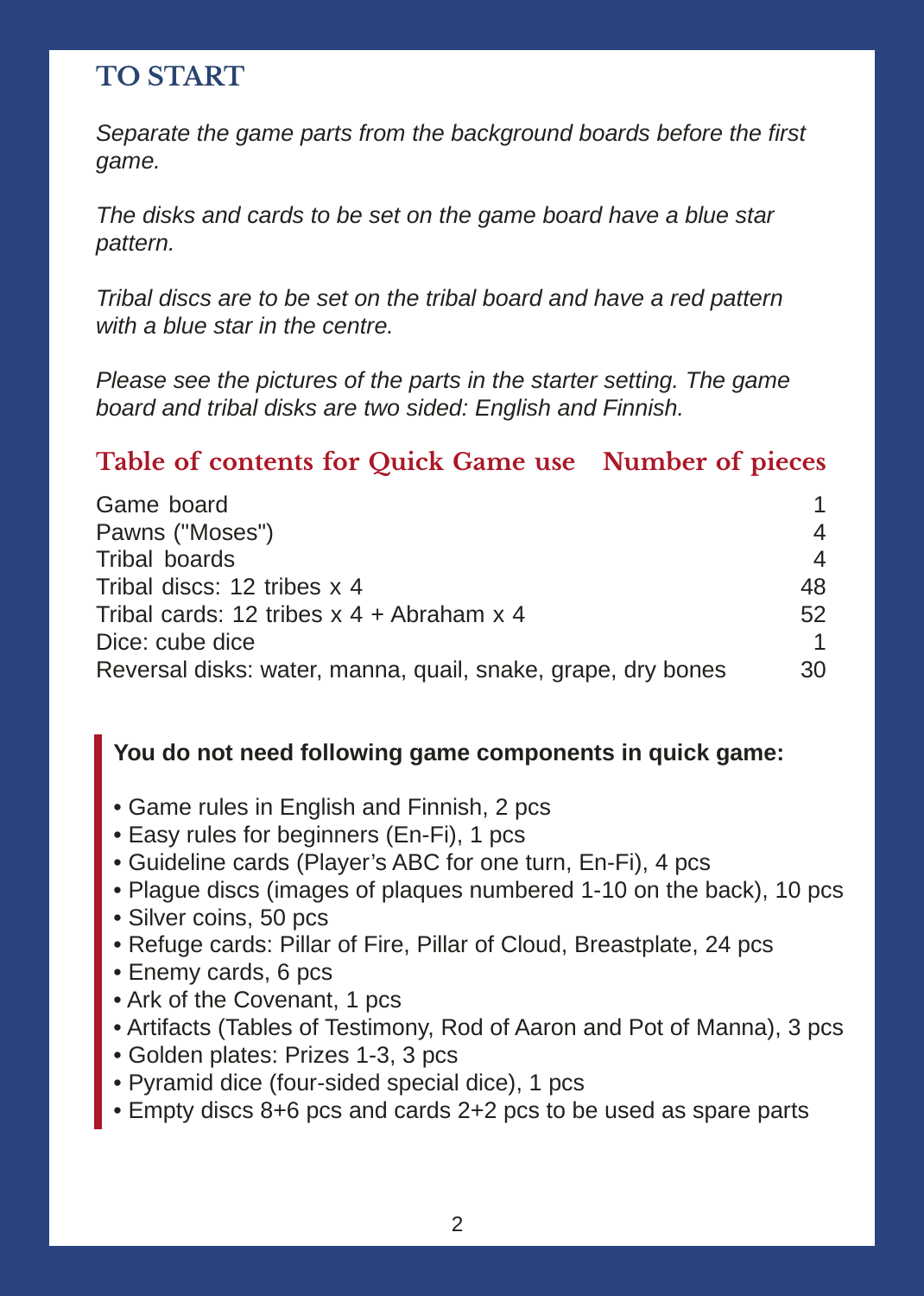## **STARTER SETTING – QUICK GAME**



1. Set the game board on a level base. Please see the example on the picture above.

2. Each player chooses a pawn (Moses), a tribal board corresponding to the color of the pawn and 12 different tribal discs, which are set in their own place on the tribal board, facedown.

3. Shuffle 52 tribal cards carefully and give five (5) of them to each player. Set the rest of the tribal cards facedown on the withdraw pile. The lower tribal card spot is a discard pile for used cards.

4. Shuffle the 30 reversal discs (water, manna, quail, snake, grape and dry bones) facedown on the game board and set them on the white circles 7-47 between the Red Sea and Jordan.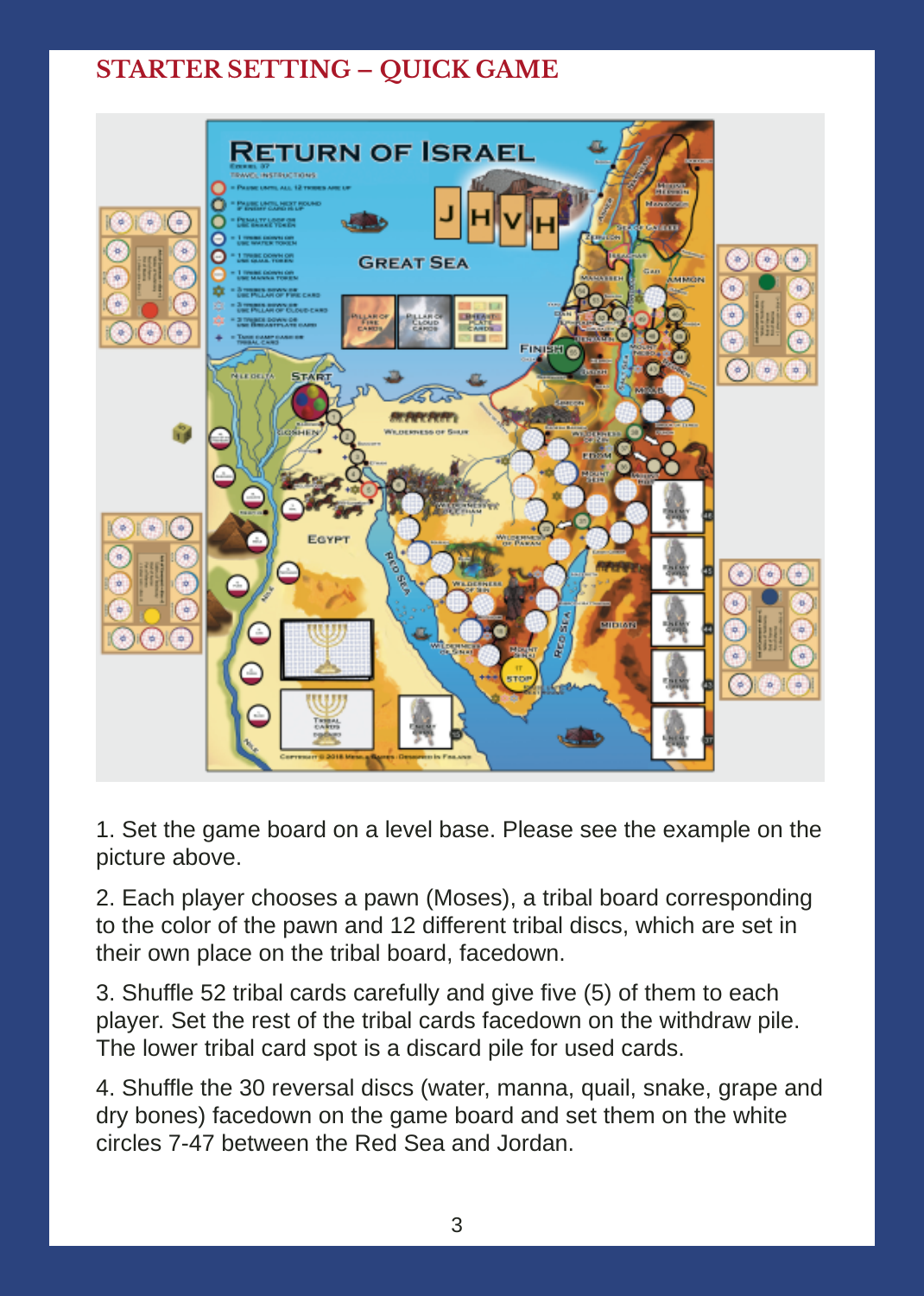# **GAMEPLAY**

### **1. Each player sets his/her own pawn on the game board's starting circle.**

**2. The starter is decided by casting the dice**; the player who gets the highest number starts; then turns go from left to right. Use the tribal cards you have got and turn corresponding tribal discs on game board faceup.

**3. Players move towards the goal according to dice scores.** If your pawn arrives to the same circle with another player, you can turn one tribal disc of that player facedown (except at the circle of Mount Sinai 17).

### **4. When you end up in the circle marked with a blue plus sign** you can withdraw one tribal card from withdraw pile.

- Tribal card has to be used for lifting up the morale if the corresponding tribal disk is facedown.

- Abraham -card equals any tribal card.

- Used tribal cards are to be returned to the discard pile.

**5. When you end up in the circle with a reversal disc**, you can take it and use it whenever you want at your own turn (please see instructions 6-10).

- Once used, reversal discs are removed from the game.

## **Water, Manna, Quail, Grape, Snake and Dry Bones.**

**7. Dry bones disc** can be used on your own turn to turn any tribal disc faceup.

**8. If you end up manna, water or quail circle**, turn one tribal disc facedown or use immediately the reversal disc you have lifted.

- Grape disc can be used to replace a water, a manna, or a quail disc.







**<sup>6.</sup> If you lift snake disc**, turn one tribal disc facedown and keep the snake disc in store.